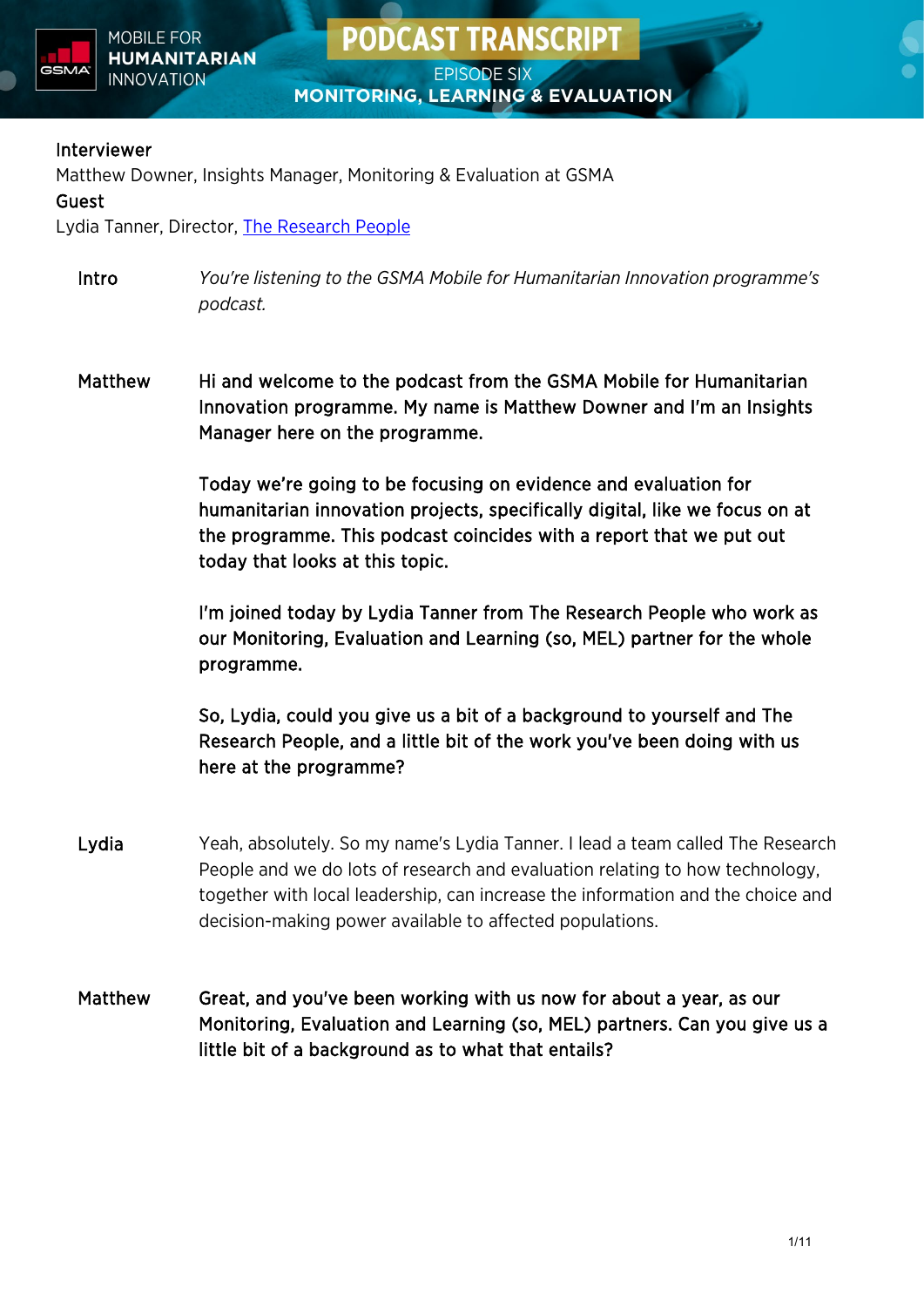

**EPISODE SIX MONITORING, LEARNING & EVALUATION** 

- Lydia So we started off about a year ago by doing some research, looking at the existing frameworks for Monitoring, Evaluation and Learning around technology and innovation in the humanitarian sector and we've been working to put together a framework and a set of tools and to actually get those up and running to help innovators and also programme staff to generate evidence about what's working, what's not working and how we can make humanitarian innovation better.
- Matthew Great. So, as part of this process, we took a bit of a step back to look at evidence in this space. So what do you see as the role of evidence, evaluation and learning in humanitarian innovation, and thinking specifically around the digital innovations we focus on here at GSMA?
- Lydia I think there's a few things that are important. When people talk about evidence they often talk specifically about impact but we've tried to, as you say, take a step back and we've had a look at all of the different frameworks that exist for evidencing both innovation funds and portfolios but also innovation projects, and there's a few things that we think are really important:

The first one is to try and make sure that we're describing and identifying problems well. So it's very easy to come up with an idea without really thinking about what problem it is that you're solving, and so the first role that we see for evidence is to think about how we can make sure that we're identifying the right problems, identifying problems that matter to the crisis affected populations, identifying problems that matter to humanitarians, and making sure that we're matching up those solutions with real problems.

The second thing is that we're really keen to see that there's more learning, both between different grantees and partners within the GSMA programme, but also more broadly. It's very easy for innovators to become quite siloed and focused on what they're doing and we're really keen to see how evidence can be one of the ways that we increase learning across different innovators.

And obviously you referred specifically to thinking about digital innovation and it's still quite early days in terms of implementing digital innovations within the humanitarian sector, so we want to make sure that we're learning about some of the benefits but also the unintended consequences of technology within humanitarian settings.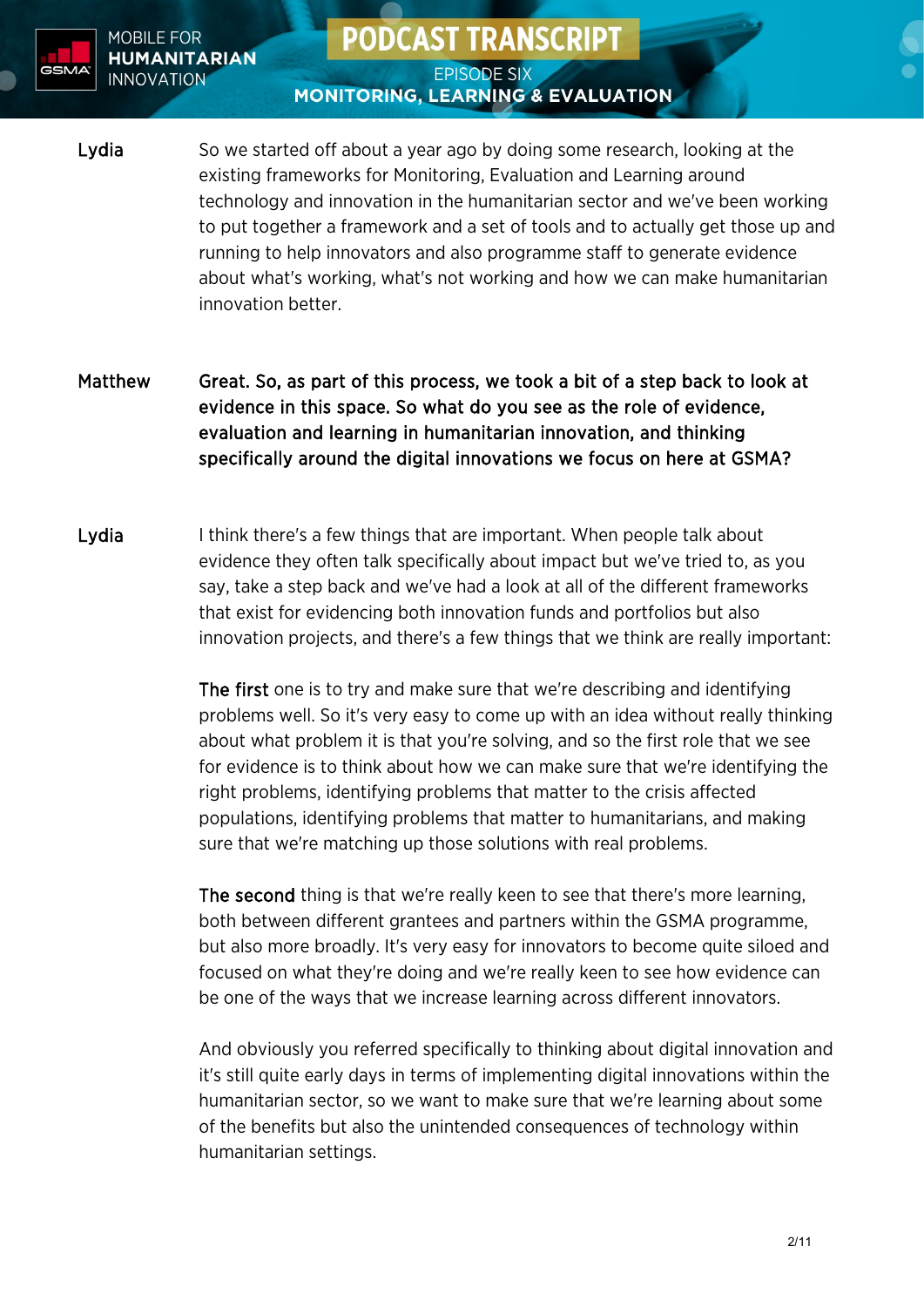

**EPISODE SIX MONITORING, LEARNING & EVALUATION** 

- Matthew Great. Thank you. And you mention the focus on impact and how everyone's looking to tell a success story, and as you said digital innovation is quite nascent, so how do you think innovators can be using evidence to look at the success of their innovations seeing as it's quite early doors?
- Lydia Yeah. So I think the first thing to remember is that there are lots of different ways that innovations can grow and different ways that they might get funded, different revenue streams, so not all innovations will focus primarily on donor funded models, although many will.

So the first thing is to make sure that we're being really innovator led so that we're not telling innovators what evidence they need to generate, but we're also asking and supporting innovators to generate the evidence that they feel that they need, or that their different audiences are asking for.

We also want to make sure that we're supporting innovators to think about what methods are going to be appropriate to them because lots of innovators are going to be coming up with ideas about how to do things differently in the sector, but generating good data around what's working and what's not working is really difficult and requires some thought.

So one of the kind of key roles for people who work on evidence is to support innovators to think about what might be some of the pitfalls of trying to gather data in particular settings, and how to approach data collection in an ethical way and to make sure that we're actually using all of the data that we're collecting.

It's one of the real tragedies of monitoring and evaluation across the sector, is that so much information and data gets gathered but not all of it gets used, and even the stuff that does get into reports doesn't necessarily then feed into decision-making. So we really want to try and close that loop and make sure that the evidence that we're generating is answering the questions that people have.

Matthew Great, thank you, I think at the beginning of your answer you talked a bit about how innovators grow. How can the innovators be thinking around their evidence requirements for assessing their pathways to scale, knowing that scale can mean a number of different things for different people?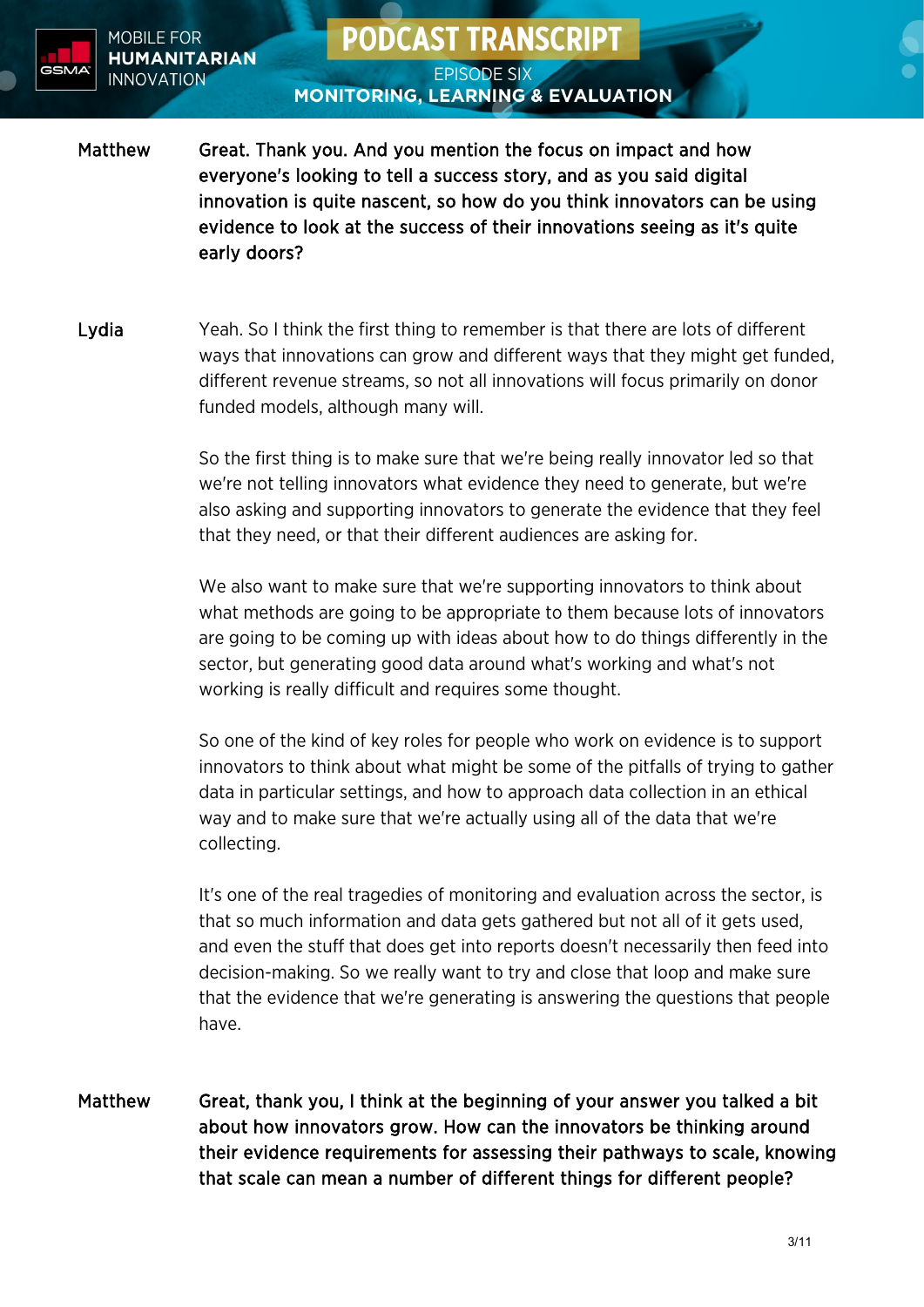

**EPISODE SIX MONITORING, LEARNING & EVALUATION** 

Lydia Yeah, so that's a really good question.

I think the first thing that we always encourage people to do is to think about who are the different audiences. So it's easy to, when you start thinking about needing evidence, to kind of jump to conclusions about what evidence that it is that you need, particularly when there's lots of literature around about the different methodologies that you should be using and the different techniques and approaches. So it's easy to jump straight in and think about what methods you want to be using. We really encourage people to take a step back and think about who the audiences are, how they want to use the data, and to make sure that we're not collecting data that answers questions that people aren't asking.

The second thing kind of relating to that is really we're trying to encourage people to keep a focus on the perspectives of affected populations. So an organisation called [ELRHA](https://www.elrha.org/) did a study last year where they found that only 33 per cent of the humanitarian innovators that they included in their study had actually collected any information about the perspectives of affected populations.

Obviously we're looking, as humanitarian innovators, to make the sector better and we need to make sure that as we do that we're really consulting affected populations about what matters to them, what problems are important to them, and how the solutions can be improved to really meet the needs that they have.

We also want to encourage people to think beyond just impact. So while impact and having an understanding of the effect of your innovation is really important, there are other things that we want to encourage innovators to think about and to generate evidence for as well. So that might include evidence that you're solving an important problem, it might include evidence that the idea that you've come up with is better than some of the other existing solutions. But it might also include evidence that you have the partnerships that you need in order to implement the solution. So really thinking a bit more broadly, not just about impact, but also about the other questions that you need to answer.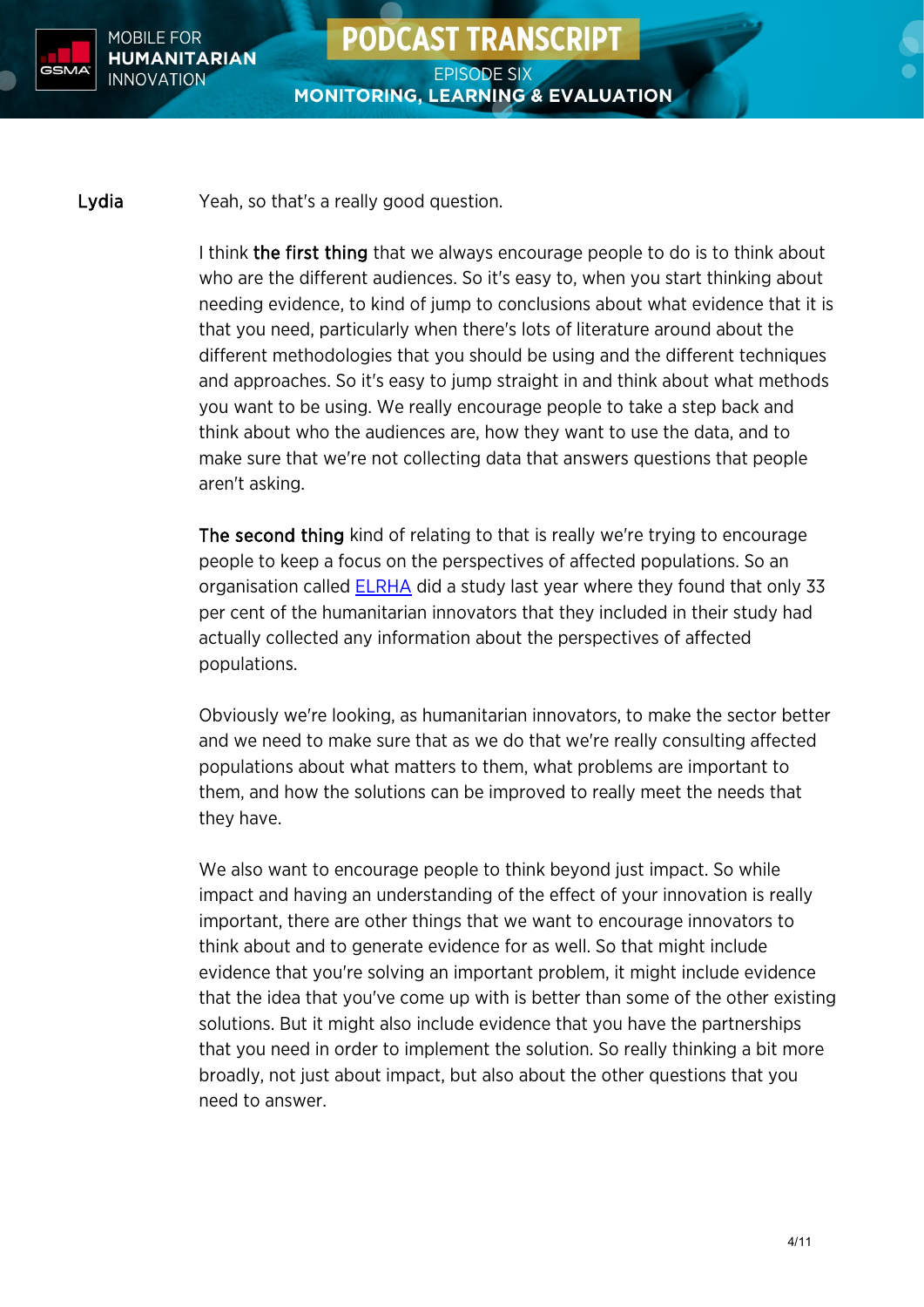

**EPISODE SIX MONITORING, LEARNING & EVALUATION** 

Matthew As you said earlier, throughout this process of working together, we've looked at a number of different frameworks and approaches to evidence and evaluation with innovation in the humanitarian sector and looked at how it might be taken forward.

> So could you give a bit of an outline of how The Research People and GSMA have thought about moving this topic forward?

Lydia Yeah, absolutely. So I think the first thing to say is that this is still quite a nascent field and so while there are a few different frameworks and approaches that have been put forward specifically for humanitarian innovation, there isn't much consensus yet across the board for how this should be done.

> And so different donors have taken different approaches. Different funders and different implementing organisations have also taken different approaches. So we've looked at those but we've also looked at some of the more traditional frameworks that exist for providing monitoring and evaluation for humanitarian programmes in general, and then we've also taken a bit of a look at some of the approaches that exist outside of the humanitarian sector too.

> There's a few challenges, I guess, that we came up against when we looked at those frameworks and how appropriate they were for providing evidence around humanitarian innovation. We've put together a brief report that outlines some of those, alongside a framework that we're proposing within the GSMA programme, which we'd really encourage you to take a look at.

> Some of the challenges that we came up against were that there's quite a heavy reliance on very simple metrics for whether an innovation is progressing, how many people it's reaching, and these metrics don't generally consider the quality of the innovation solution, they don't necessarily consider the quality of the problem definition, and also whether these different innovation solutions are supporting and feeding into one another or whether we're ending up solving problems that either overlap or are in completely different sectors, and therefore we're not facilitating learning across different innovations.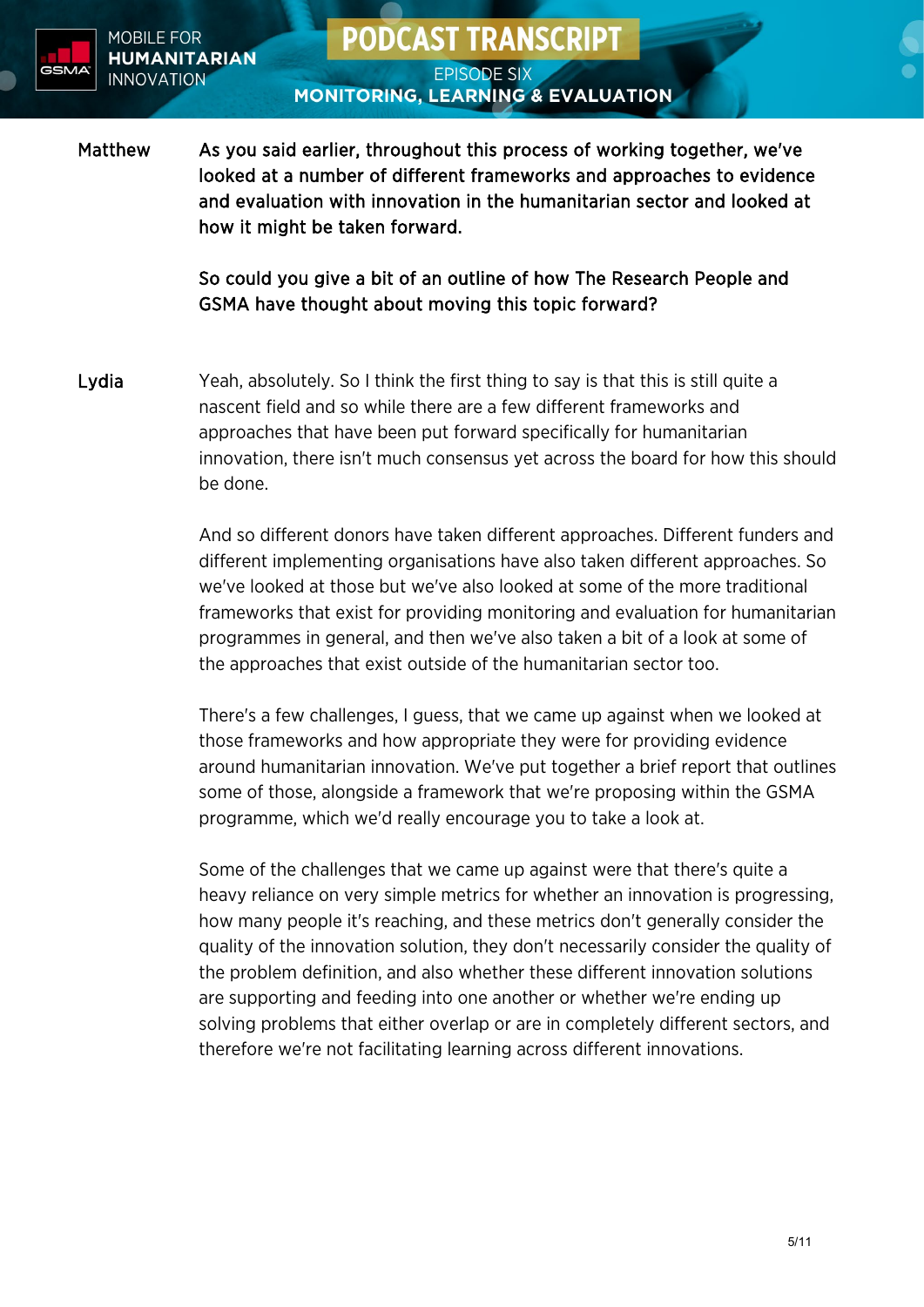

#### **EPISODE SIX MONITORING, LEARNING & EVALUATION**

The second thing to say is, because of an absence of consensus around how to measure impact of humanitarian innovations and how to provide evidence around humanitarian innovation in general, there has sometimes been a bit of an over-reliance on the idea of randomised control trials and other, what are called 'experimental methodologies', as approaches for demonstrating impact.

And while these do have value for some innovations in particular context, they can be very difficult to implement within humanitarian settings. There can be ethical challenges around implementing them with some humanitarian solutions. And so we really felt that it was important to look more broadly at what impact means when we're looking at humanitarian innovation.

One other thing that we touch on is that there are a lot of assumptions around what it means to scale an innovation, but not very much guidance around really how to do that and what the different pathways to scaling are coming through from donors and funders. And so a lot of frameworks don't really allow for the flexibility of different scaling pathways that might exist. So we wanted to make sure that we thought quite broadly about what scaling innovation means and provided the flexibility within our framework for doing that.

Matthew Great. Thank you very much. I guess now's a good time, since you've mentioned it, to talk more about the work we've been doing together in the programme, both the report - which as you mentioned came out the same day as this podcast, and we definitely suggest you go read it if you're interested in anything we've said - but also the framework in general.

> So looking at the way that the Mobile for Humanitarian Innovation programme here at the GSMA is able to evidence the work we do, both about innovators but also how we as a programme are facilitating learning for both sectors we work with, so the humanitarians and the mobile sector and the technology sector at large.

So can you talk us through the general principles of this framework and how we structured it to achieve those goals?

Lydia We looked at the programme as a whole and we worked out that there were four different types of evidence that we needed to collect, and we organised those into four categories.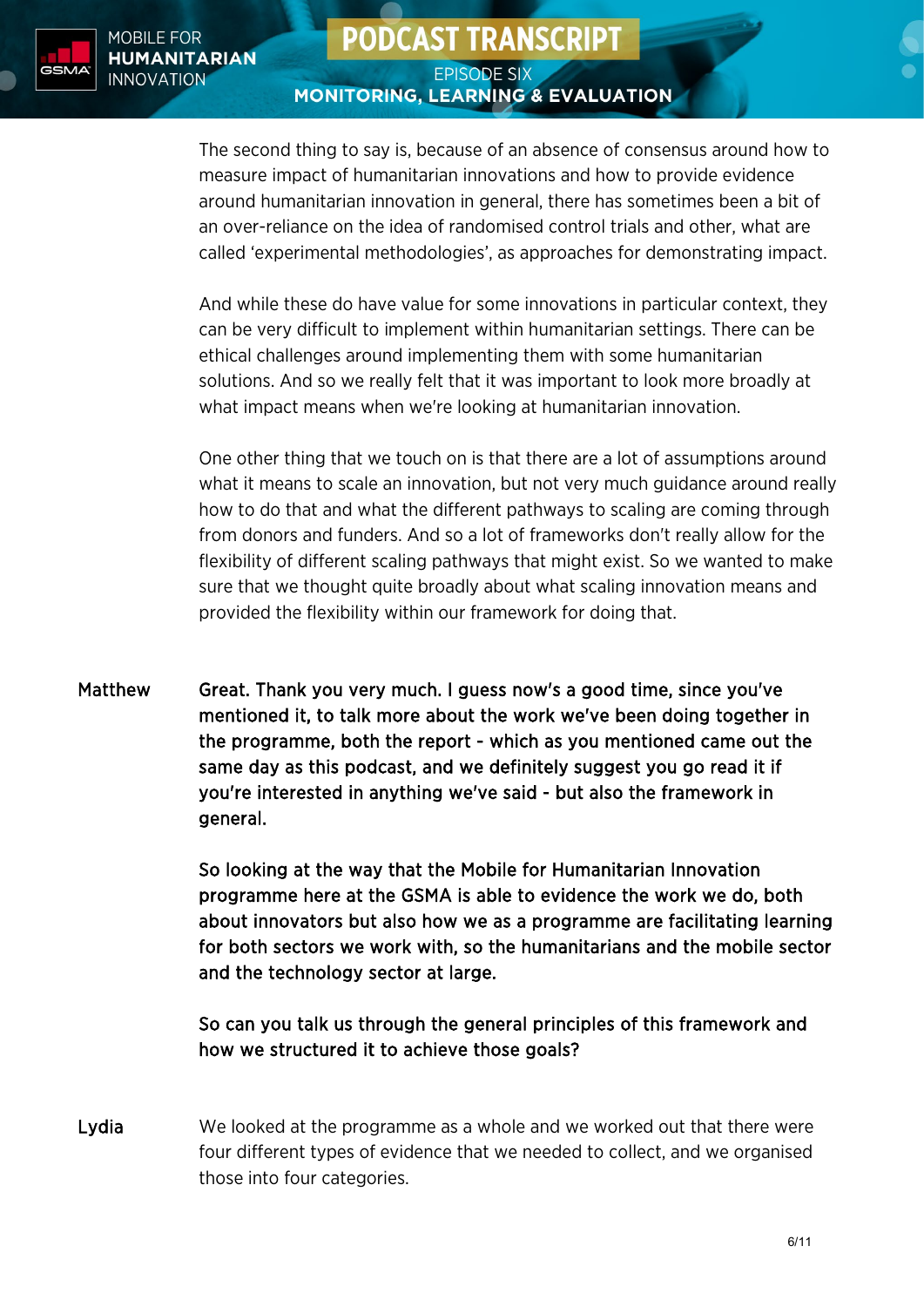

**MONITORING, LEARNING & EVALUATION** 

So:

- the first category is problems and opportunities,
- the second is potential solutions,
- the third is drivers and challenges for projects, and
- the fourth is ecosystem interventions.

I'll just run through each of those briefly.

So the first category is problems and opportunities and here we're trying to generate evidence about the problems that digital innovation can address.

The second category is about potential solutions, and here we're trying to generate evidence around what are the solutions that address these problems, and we want to provide a holistic view of these solutions. So it's not just about picking individual solutions that work but it's also about identifying solutions that are complementary, where solutions complement and facilitate learning between each other, and avoiding too many overlaps.

The third category is looking at the drivers and challenges for projects, and this is about generating evidence about what factors help a project succeed, what factors present challenges for projects being implemented and, therefore, where there might be ways that funders can intervene and support projects.

And that takes us on to the final category which is about the systematic barriers to innovation. And here we want to generate evidence about the interventions that can be delivered in order to help overcome some of those systematic barriers, which might be regulatory, it might be to do with funding, but they're the things that we see coming up again and again across lots of different projects, in lots of different contexts.

Matthew So obviously across the four categories we're talking about a lot of different types of evidence, as such, there's a lot of different tools that we've put together for this framework.

> Do you think there's maybe one or two that are quite interesting in the way that we've approached the innovations?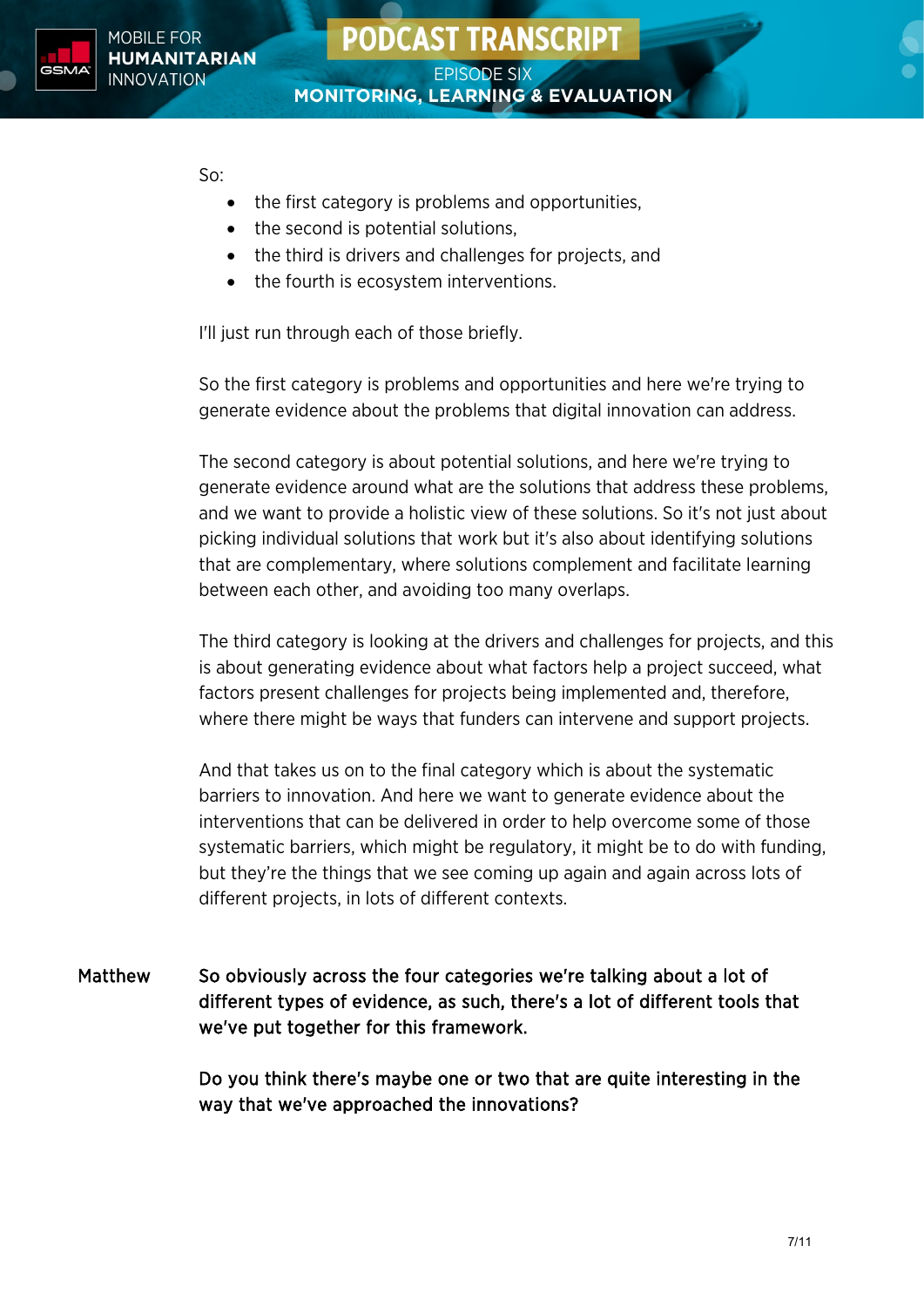

**EPISODE SIX MONITORING, LEARNING & EVALUATION** 

Lydia So we've gone through the four different categories that we've developed as part of the framework and, as you say, within each of those categories we have some tools that generate numerical data about the programme and about the grantees and partners, but we also have a variety of different qualitative data collection tools, some of which are gathering information about outcomes, for example, but some of which are also just helping people to reflect and facilitating learning across the programme, which was really a priority for us.

I'm going to give two brief examples:

The first one is called the readiness to scale tool, and this is something that we've designed for grantees and also partners to use. And the purpose of this is really for innovators to take a step back and try and look at their innovation in a more holistic way than they often have the chance to do in the business of actually trying to get something off the ground.

It takes the innovator through four different areas of their innovation. It looks, for example, at some of the barriers that they're facing. It also looks at how they're thinking about adjusting the innovation to be suitable for different contexts, as well as the revenue and sustainability models that they're considering.

The aim of this really is to help innovators to look at what are their most significant challenges, how can GSMA support them to address those, but also by comparing their responses to these questions before and after the grant period we can help see how their innovation has developed over the course of the grant lifecycle.

A second example at the programme level is what we call the ecosystem map. So this is a chance for the whole team to get together and to think more deeply about one or two of the countries in which it's implementing a significant number of programmes and supporting a significant number of innovators.

And the purpose here is to really look at how the innovation ecosystem is changing within that country, what are the ways that GSMA is currently engaged, who are the key organisations that it's partnering with, and to kind of plan for the future and think about how it wants to take a step forward.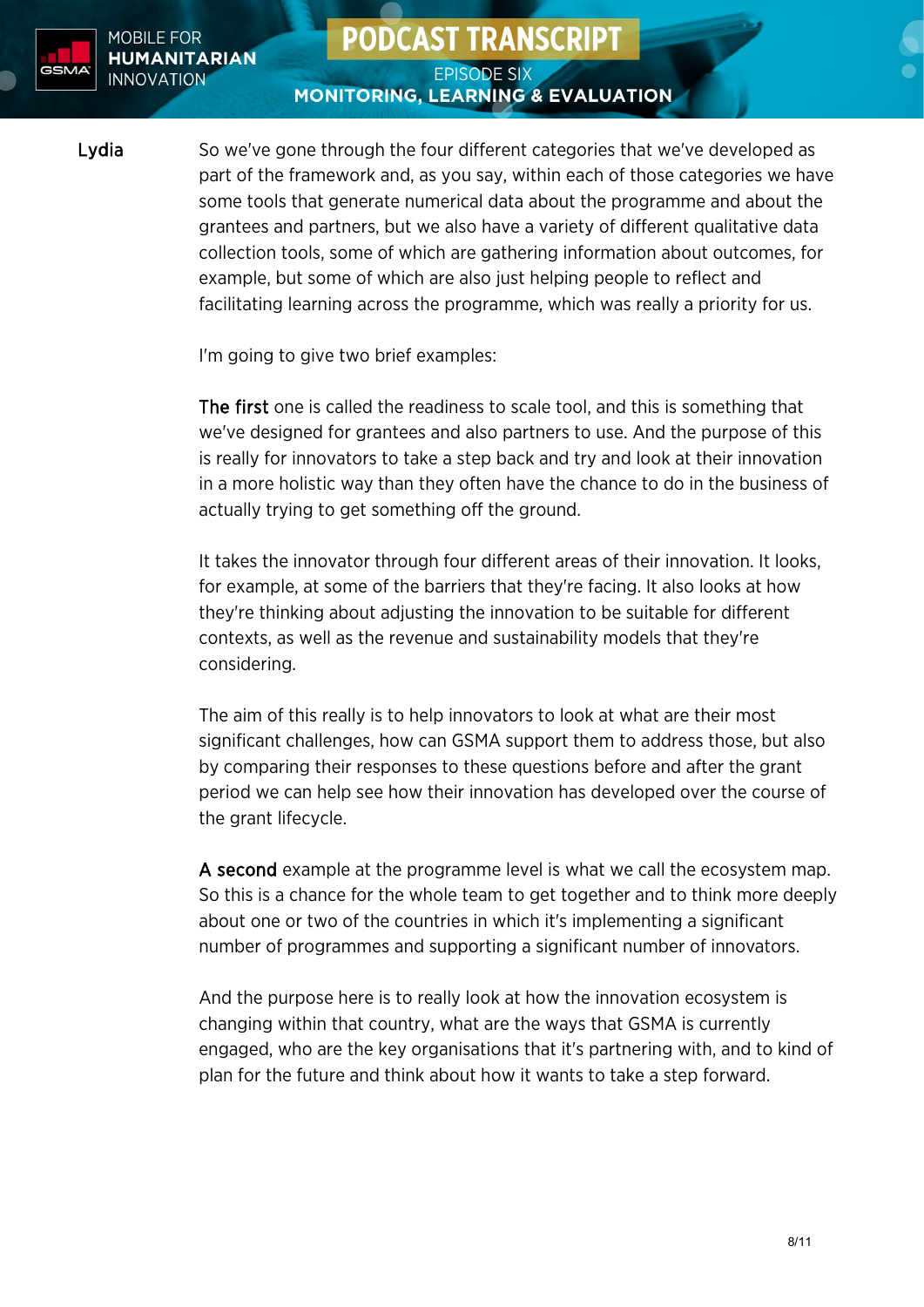

#### **EPISODE SIX MONITORING, LEARNING & EVALUATION**

Matthew So all the tools that we've put together that are quite formalised all focus on the team here in the GSMA offices or the innovators' headquarters, and they're less focused on the perspectives of users.

> But as you said earlier on, a key focus of ours has been a) around allowing innovators to choose their own evidence, as required, and also to really solicit the views of the people who are being affected by these innovations, the service users, the beneficiaries, where we've proven positive impact.

> And so I guess interesting to point out that alongside all these tools we've made available a budget for all of our innovators to define their own evaluation or evidence projects where we always encourage them to go into the communities they're serving and find out how they're doing, and this can be both at the beginning of a project to understand how it might be tailored, or as we're going through - or even towards the end - to really understand the experiences. So the framework we've put together has really looked for a top-and-tail approach towards evidence and driving the change that we pointed out earlier about where some of the frameworks were perhaps a little bit behind the curve.

So I guess one final question for you, and then afterwards maybe I'll give the same, what has been most surprising or positive for you so far on this journey seeing as we're now maybe 18 months down the line of this evidence in innovation journey together?

Lydia So I think the thing that I've enjoyed the most is facilitating different parts of the team to come together.

> What's really exciting about this programme is that there's lots of insights being generated through the research, through all of the different grantee projects that are being funded through some of the strategic partnerships that are being brought together.

And what's quite exciting for me is seeing the potential power of a learning framework to enable people to share ideas and to have new ideas about how to make a programme stronger and how to facilitate more connections between different people who are trying to innovate in this area.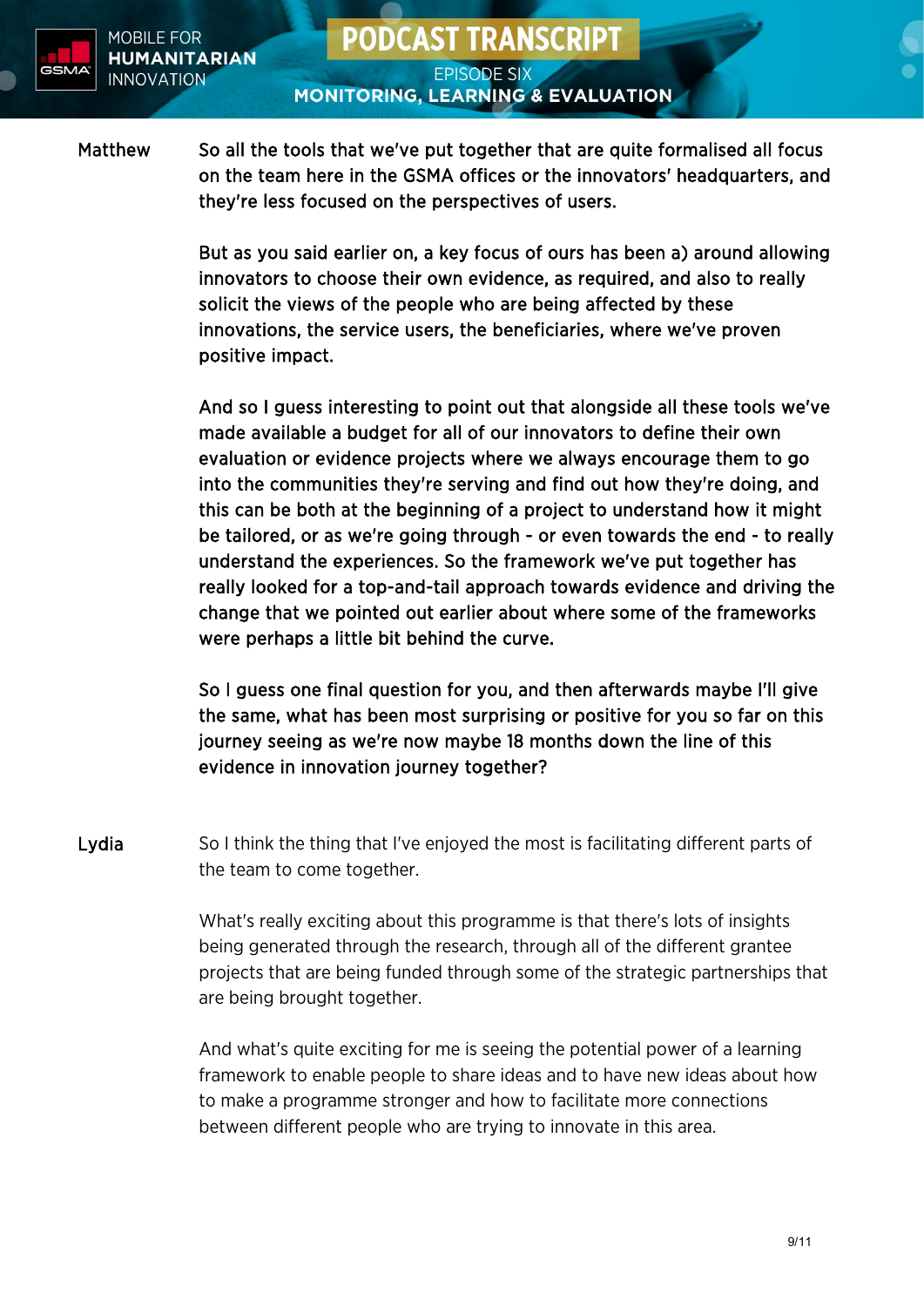

**EPISODE SIX MONITORING, LEARNING & EVALUATION** 

- Matthew Yeah, I would definitely agree with you there. I think, like any medium to large team, we would naturally fall into a little bit of a silo approach here and there. So I think this whole exercise has been great in making the team share the evidence because we all do so many different things that between us the knowledge and the evidence can be quite big, but making the time and space to facilitate that has been really impactful.
- Lydia And one other thing that I think I would also add is a lot of innovators when they think about evidence it can be something that feels quite intimidating. Particularly because, as I mentioned earlier, when people put forward frameworks for evidencing the impact of an innovation they can be quite technical and they can require quite rigorous methodologies.

One of the things I've enjoyed is just giving innovators and programme teams the chance to take a bit of a step back and think about the questions that they really want to answer and how we can take first steps towards answering those questions.

Matthew Yeah. I agree, maybe taking it back a little bit from evidence for the donor and looking more at evidence for proving your impact and identifying that the innovation's working.

> And I think for me what's been great, and maybe to steal a little bit of your point from earlier, is that we've moved also away from these purely number impact figures and we're looking very much at qualitative approaches and storytelling.

And as with all kinds of these innovations, until you reach scale it can be hard to see the quantitative impact, but the qualitative storytelling of innovation and the journey to have been on and the way that technology is facilitating positive change amongst disaster affected communities has been a really great way just to see our programme and move away from ticking boxes.

So thanks for coming in today, Lydia. It's been a really interesting conversation.